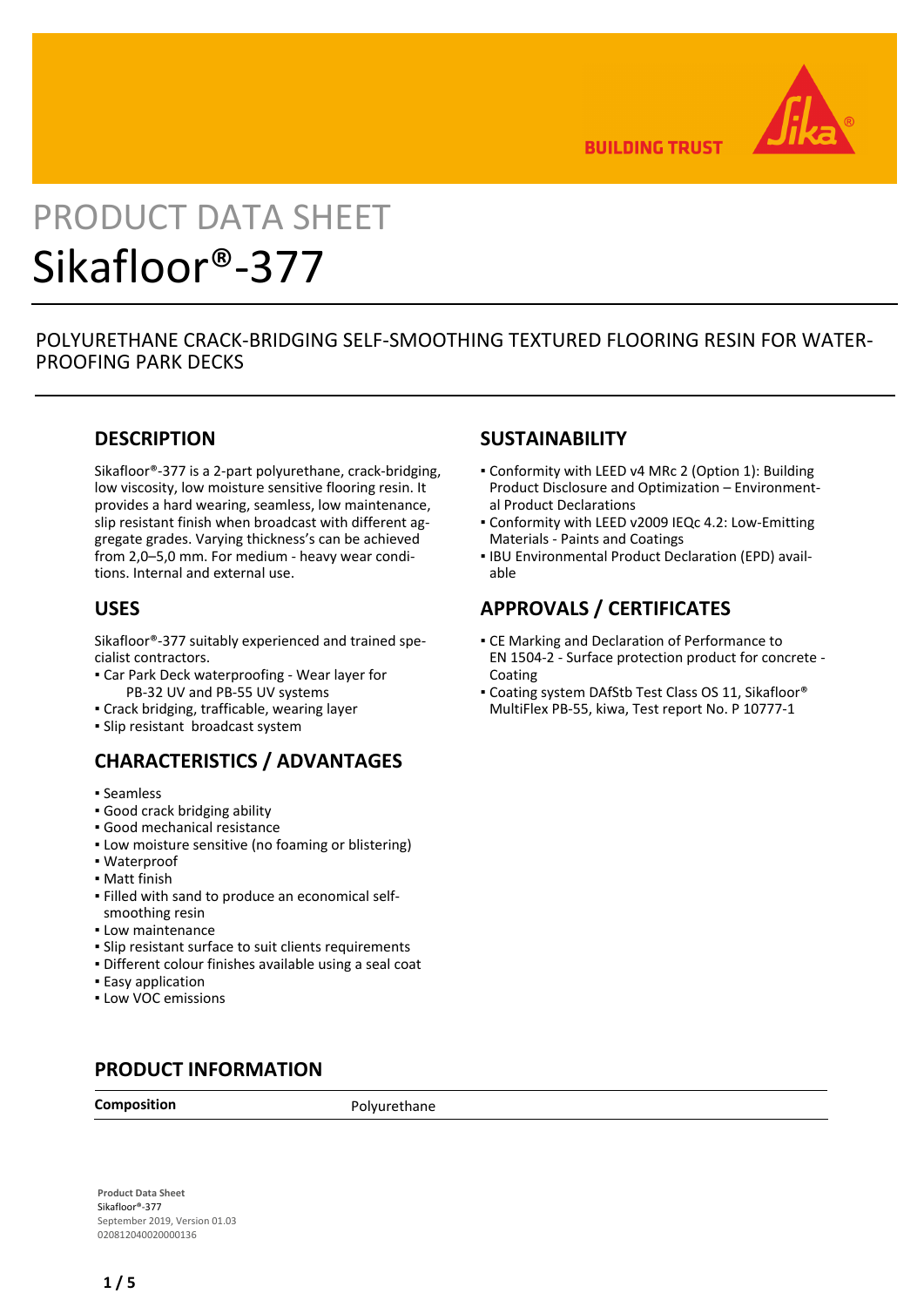| <b>Packaging</b>                  | Part A<br>Part B                                                                                                                                                                                                                     | 20,25 kg container<br>4,75 kg container                                                                                                            |  |
|-----------------------------------|--------------------------------------------------------------------------------------------------------------------------------------------------------------------------------------------------------------------------------------|----------------------------------------------------------------------------------------------------------------------------------------------------|--|
|                                   | Part A+B                                                                                                                                                                                                                             | 25 kg ready to mix unit                                                                                                                            |  |
|                                   | Refer to current price list for packaging variations.                                                                                                                                                                                |                                                                                                                                                    |  |
| Appearance / Colour               | Smooth, matt finish                                                                                                                                                                                                                  |                                                                                                                                                    |  |
|                                   | Resin - Part A                                                                                                                                                                                                                       | Coloured liquid                                                                                                                                    |  |
|                                   | Hardener - Part B                                                                                                                                                                                                                    | Clear liquid                                                                                                                                       |  |
|                                   | <b>Standard Colour</b>                                                                                                                                                                                                               | Beige                                                                                                                                              |  |
| <b>Shelf life</b>                 | 12 months from date of production                                                                                                                                                                                                    |                                                                                                                                                    |  |
| <b>Storage conditions</b>         | ways refer to packaging.                                                                                                                                                                                                             | The product must be stored in original, unopened and undamaged sealed<br>packaging in dry conditions at temperatures between +5 °C and +30 °C. Al- |  |
| <b>Density</b>                    | Filled resin $\approx$ 1,38 kg/l<br>Density value at +23 °C.                                                                                                                                                                         | (DIN 53217)                                                                                                                                        |  |
| Solid content by weight           | $^{\sim}100%$                                                                                                                                                                                                                        |                                                                                                                                                    |  |
| Solid content by volume           | $^{\sim}$ 100 %                                                                                                                                                                                                                      |                                                                                                                                                    |  |
| <b>Product Declaration</b>        | EN 1504-2: Surface protection product for concrete - Coating.                                                                                                                                                                        |                                                                                                                                                    |  |
| <b>TECHNICAL INFORMATION</b>      |                                                                                                                                                                                                                                      |                                                                                                                                                    |  |
| <b>Tensile Strength</b>           | $\geq$ 11,0 N/mm <sup>2</sup> (14 days / +23°C /<br>50% r.h.)                                                                                                                                                                        | (DIN 53 504)                                                                                                                                       |  |
| <b>Elongation at Break</b>        | 90% elongation at break                                                                                                                                                                                                              |                                                                                                                                                    |  |
| <b>Crack Bridging Ability</b>     | $II T+V$                                                                                                                                                                                                                             |                                                                                                                                                    |  |
| <b>Temperature Resistance</b>     | Short term dry heat + 80°C                                                                                                                                                                                                           |                                                                                                                                                    |  |
| <b>SYSTEMS</b>                    |                                                                                                                                                                                                                                      |                                                                                                                                                    |  |
| <b>Systems</b>                    | Refer to the following System Data Sheets:<br>MulitFlex PB-32 UV<br>• Sikafloor<br>· Sikafloor® MultiFlex PB-55 UV                                                                                                                   |                                                                                                                                                    |  |
| <b>APPLICATION INFORMATION</b>    |                                                                                                                                                                                                                                      |                                                                                                                                                    |  |
| <b>Mixing Ratio</b>               | Part A : Part B = $81:19$ (by weight)                                                                                                                                                                                                |                                                                                                                                                    |  |
| Consumption                       | ~1,4 kg/m <sup>2</sup> /mm. Refer to the respective System Data Sheet.<br>This figure is theoretical and does not allow for any additional material due<br>to surface porosity, surface profile, variations in level or wastage etc. |                                                                                                                                                    |  |
| <b>Ambient Air Temperature</b>    | +10 °C min. / +30 °C max.                                                                                                                                                                                                            |                                                                                                                                                    |  |
| <b>Relative Air Humidity</b>      | 80 % max.                                                                                                                                                                                                                            |                                                                                                                                                    |  |
| <b>Dew Point</b>                  | Beware of condensation<br>The substrate and uncured applied floor material must be at least +3 °C<br>above dew point to reduce the risk of condensation or blooming on the<br>probability of blooming.                               | floor finish. Low temperatures and high humidity conditions increase the                                                                           |  |
| <b>Substrate Temperature</b>      | +10 °C min. / +30 °C max.                                                                                                                                                                                                            |                                                                                                                                                    |  |
| <b>Substrate Moisture Content</b> | $\leq$ 4% parts by weight                                                                                                                                                                                                            |                                                                                                                                                    |  |

**Product Data Sheet** Sikafloor®-377 September 2019, Version 01.03 020812040020000136



Test method: Sika®-Tramex meter, CM-measurement or Oven-dry-method.

No rising moisture according to ASTM (Polyethylene-sheet).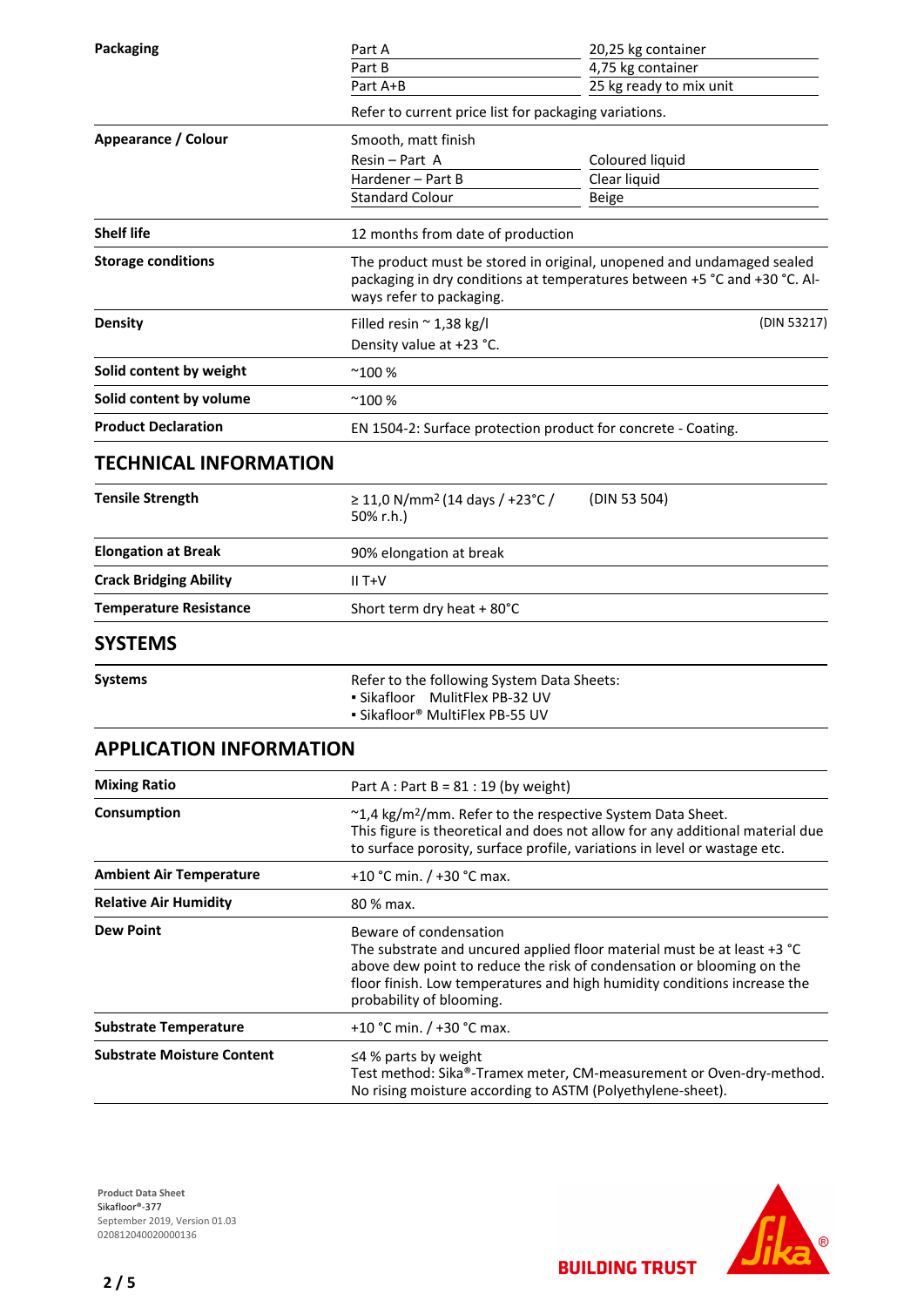| Pot Life | Temperature | Time                 |
|----------|-------------|----------------------|
|          | $+10$ °C    | $~\sim$ 40 minutes   |
|          | $+20 °C$    | $\approx$ 30 minutes |
|          | $+30 °C$    | $\approx$ 20 minutes |
|          |             |                      |

#### **Curing Time** Before applying Sikafloor®-377 on Sikafloor®-160/161 allow:

| Substrate temperature Minimum |          | Maximum |
|-------------------------------|----------|---------|
| +10 °C                        | 1 day    | 3 days  |
| +20 °C.                       | 12 hours | 2 days  |
| +30 °C                        | 6 hours  | 1 day   |

Note: If the waiting time between primer and coating is exceeded, reduced adhesion may occur.

Before applying Sikafloor®-377 on Sikafloor®-376 allow:

| Substrate temperature Minimum |          | <b>Maximum</b> |
|-------------------------------|----------|----------------|
| $+10 °C$                      | 1 day    | 2 days         |
| +20 °C                        | 15 hours | 1 day          |
| +30 °C                        | 8 hours  | 16 hours       |

### Before applying top coat on Sikafloor®-377 allow:

| Substrate temperature Minimum | Maximum |
|-------------------------------|---------|
| 1 dav                         |         |
| 12 hours                      | $\ast$  |
| 5 hours                       |         |
|                               |         |

\* No maximum waiting time with broadcast surfaces.

Times are approximate and will be affected by changing ambient conditions particularly temperature and relative humidity.

| <b>Applied Product Ready for Use</b> | Temperature | <b>Foot traffic</b> | Light traffic | <b>Full cure</b> |
|--------------------------------------|-------------|---------------------|---------------|------------------|
|                                      | $+10 °C$    | 1 dav               | 3 days        | 9 days           |
|                                      | $+20 °C$    | 12 hours            | 2 days        | 5 days           |
|                                      | +30 °C      | 8 hours             | 1 dav         | 3 days           |

Times are approximate and will be affected by changing ambient conditions particularly temperature and relative humidity.

# **APPLICATION INSTRUCTIONS**

#### **EQUIPMENT**

Select the most appropriate equipment required for the project:

#### **Substrate preparation**

- **.** Abrasive blasting cleaning system
- Planing machine
- Scarifying machine
- **.** High pressure water blasting system
- Other suitable equipment

#### **Mixing**

- Electric single paddle mixer (300–400 rpm)
- Forced action / rotating pan / double paddle or trough type mixer (300–400 rpm)
- Scraper
- Clean mixing containers
- **Application**
- Mixed material carrier
- Pin leveller
- Trowels
- **·** Spiked roller
- Squeegee
- **· Fleece rollers**

**Product Data Sheet** Sikafloor®-377 September 2019, Version 01.03 020812040020000136

#### **SUBSTRATE QUALITY / PRE-TREATMENT**

#### **Concrete and cementitious screeds**

Cementitious substrates (concrete / screed) must be structurally sound and of sufficient compressive strength (minimum 25 N/mm2) with a minimum tensile strength of 1,5 N/mm2.

Substrates must be clean, dry and free of all contaminants such as dirt, oil, grease, coatings, laitance, surface treatments and loose friable material.

Cementitious substrates must be prepared mechanically using suitable abrasive blast cleaning or planing / scarifying equipment to remove cement laitance and achieve an open textured gripping surface profile suitable for the product thickness.

High spots can be removed by grinding.

Weak cementitious substrates must be removed and surface defects such as blow holes and voids must be fully exposed.

Repairs to the substrate, filling of cracks,

blowholes/voids and surface levelling must be carried out using appropriate products from the Sikafloor®, Sikadur® and Sikagard® range of materials. Products must be cured before applying Sikafloor®-377. All dust, loose and friable material must be completely removed from all surfaces before application of

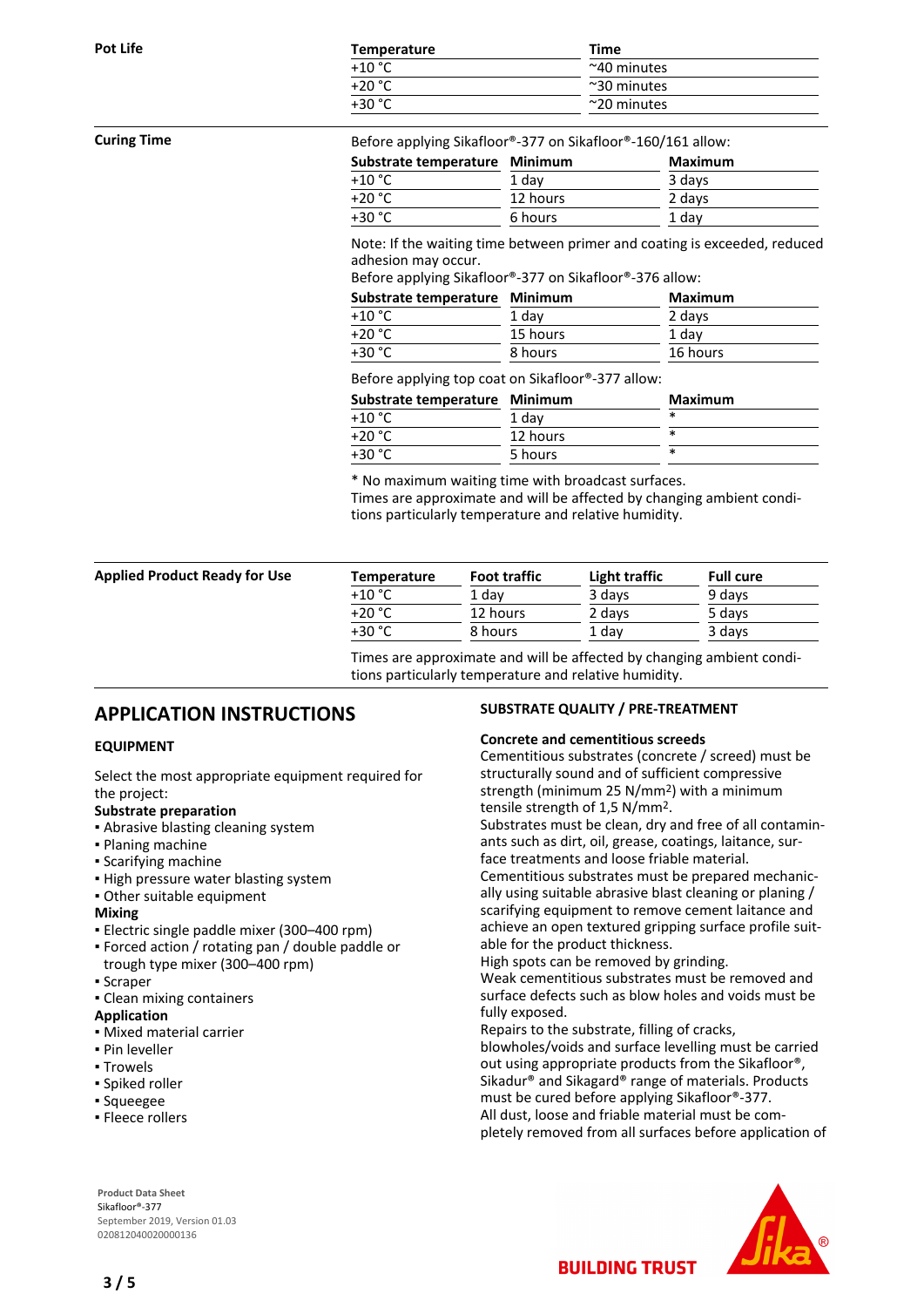the product and associated system products, preferably by vacuum extraction equipment.

#### **MIXING**

Prior to mixing all parts, mix separately Part A (resin) using an electric single paddle mixer or other suitable equipment, mix liquid and all the coloured pigment until a uniform colour / mix has been achieved. Add Part B (hardener) to Part A and mix Part A + B continuously for 3,0 minutes until a uniformly coloured mix has been achieved. When Parts A and B have been mixed. Using a forced action / rotating pan / double paddle / trough type or other suitable equipment (free fall mixers must not be used). Gradually add the appropriate granulometry of dried quartz sand and if required Extender T. Mix for a further 2,0 minutes until a uniform mix has been achieved. To ensure thorough mixing pour materials into another container and mix again to achieve a smooth consistent mix. Excessive mixing must be avoided to minimise air entrainment. During the final mixing stage, scrape down the sides and bottom of the mixing container with a flat or straight edge trowel at least once to ensure complete mixing. Mix full units only. Mixing time for A+B+quartz sand = 5,0 minutes.

#### **APPLICATION**

Reference must be made to further documentation where applicable, such as relevant method statement, application manual and installation or working instructions.

Prior to application, confirm substrate moisture content, relative air humidity, dew point, substrate, air and product temperatures. If moisture content > 4% parts by weight, Sikafloor® EpoCem® may be applied as a Temporary Moisture Barrier (T.M.B.) system. **Primer**

Pour mixed Sikafloor® primer onto the prepared substrate and apply by brush, roller or squeegee then back roller in two directions at right angles to each other. Ensure a continuous, pore free coat covers the substrate. If necessary, apply two priming coats. Confirm waiting /overcoating time has been achieved before applying subsequent products. Refer to individual primer Product Data Sheet.

#### **Slip resistant broadcast layer**

Pour mixed Sikafloor®-377 onto prepared substrate and spread evenly using a suitable trowel or pin leveller to the required thickness.

Spike roller immediately in two directions at right angles to each other to aid air release and ensure an even thickness. After the appropriate waiting time, broadcast with quartz sand, at first lightly and then to excess to produce an even distribution surface profile. Allow Sikafloor®-377 to initially cure and remove all loose sand by vacuum extraction equipment.

#### **Seal / top coat**

After waiting the appropriate overcoating time, pour the mixed material onto the slip resistant broadcast layer and spread evenly using a squeegee at the required consumption rate to completely encapsulate the sand. Then using a short-piled roller, back roller in two directions at right angles to each other. A seam-

**Product Data Sheet** Sikafloor®-377 September 2019, Version 01.03 020812040020000136

less finish can be achieved if a 'wet' edge is maintained during application. Please refer to the relevant Sika System Data Sheet to determine priming and sealcoat options.

### **CLEANING OF EQUIPMENT**

Clean all tools and application equipment with Thinner C immediately after use. Hardened material can only be removed mechanically.

# **FURTHER INFORMATION**

- **Sika Method Statement: Evaluation and Preparation** of Surfaces for Flooring Systems
- Sika Method Statement: Mixing & Application of Flooring Systems
- System Data Sheet: Sikafloor® MultiFlex PB-32 UV
- System Data Sheet: Sikafloor® MultiFlex PB-55 UV

# **IMPORTANT CONSIDERATIONS**

- A top / seal coat must be used on top of Sikafloor®- 377.
- After application, Sikafloor®-377 must be protected from damp, condensation and direct water contact (rain) for at least 24 hours.
- Construction joints and existing static surface cracks in substrate require pre-treating with a stripe coat by prefilling and levelling to seal against loss of material through the joint or cracks before full layer application. Use Sikadur® or Sikafloor® resins.
- The incorrect assessment and treatment of cracks may lead to a reduced service life and reflective surface cracking.
- **.** If heating is required, do not use gas, oil, paraffin or other fossil fuel heaters, these produce large quantities of both CO2 and H2O water vapour, which may adversely affect the finish. For heating use only electric powered warm air blower systems.
- Seal / Top coat consumption will vary depending on sand granulometry.
- Discard any material over the pot life recommenda-▪ tions.
- Do not apply on substrates with rising moisture.
- **Do not apply to porous surfaces where significant** moisture vapour transmission (out-gassing) will occur during application.
- . Uneven application of the coating, resulting in variable coating layer thicknesses, may cause 'gloss' differences in the surface finish.